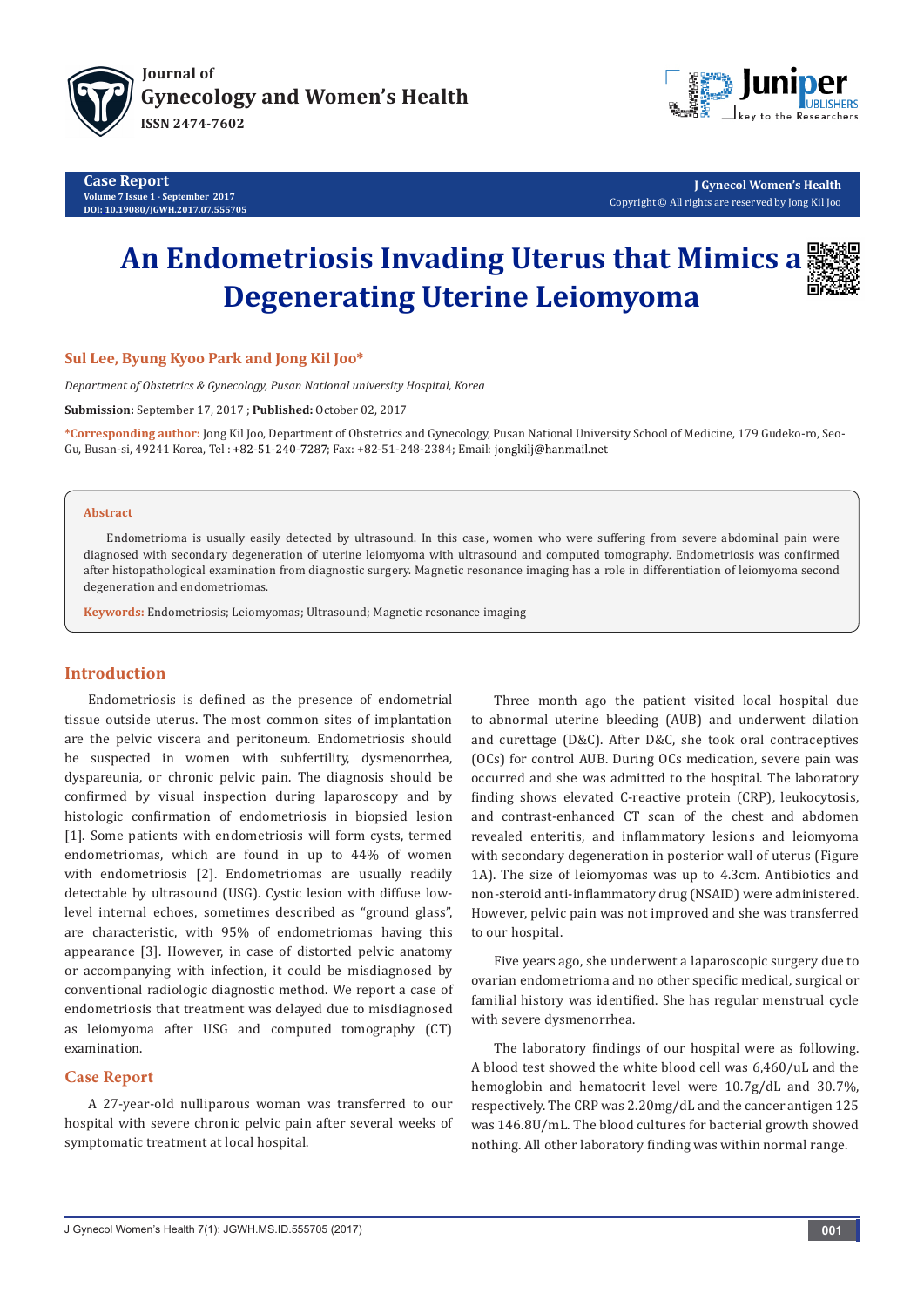Transvaginal ultrasound (TVS) showed multiple hypoechoic lesions in the posterior surface of uterus (Figure 1B). Despite the use of antibiotics, symptom did not improve. So Contrastenhanced magnetic resonance image (MRI) of the pelvis was checked and radiologist reported an endometriosis involving uterus with combined infection (Figure 1C & 1D).



**Figure 1:** The images of patient.

A. CT image fromlocal hospital.

B. TVS image from our hospital.

C. MRI image. Hyper-intense blood on T1W1 with fats at (black arrows).

D. MRI image. T2- and fatsat T1 images of an endometriosis with hypo-intensity on T2, fluid-fluid level on T2 (white arrows).



**Figure 2:** Uterus after adhesiolysis. Arrows indicate the wall of endometrioma that was misdiagnosed as leiomyoma with secondary degeneration.

Explolaparotomy was done (Figure 2). Cul-de-sac was unable to be spotted because of severe adhesion between posterior uterus wall and pelvis. After adhesiolysis, a typical form of endometriosis, chocolate fluid trapped in adhesion, came out on such spot. Also, we could find multiple endometriotic spots in the pelvis. After complete adhesiolysis, uterus was repaired to normal shape. All of the excised parts were diagnosed to an

endometriosis by histological examination. After the surgery, the patient recovered well and was discharged without pain and treated by a gonadotropin-releasing hormone agonist for 6 months. Endometriosis was not observed in the follow-up ultrasound performed in the outpatient clinic. She is currently doing well.

## **Discussion**

Endometriosis is a common benign disease that can develop anywhere, especially pelvic cavity.

The classic sonographic appearance of an endometrioma is a homogeneous hypoechoic lesion with low to medium level echoes and no internal vascularity [4]. This had often been referred to as a "ground glass" appearance and is highly predictive of an endometrioma [3]. Due to such characteristics, sensitivity of USG for endometrioma ranged from 64% to 89% with a specificity of 80% to 100% [5].

Characteristic finding of endometrioma for MRI is increased signal intensity on T1-weighted images and decreased signal on T2-weighted images, sometimes referred to as "shading". MRI has a greater than 90% sensitivity and specificity for endometrioma [6]. CT does not use for diagnosis of endometriosis due to lack both sensitivity and specificity, and a variety of nonspecific radiologic findings may be seen [7].

Uterine leiomyoma is a common benign disease, and it has different characteristics than endometriosis. The characteristics of a leiomyoma appear as a well-defined hypoechoic solid mass arising from the myometrium with a well-defined border or pseudocapsule resulting from compression of the adjacent myometrium [8]. Specificity of USG for leiomyoma is 91% and for sensitivity is 99% [9]. Characteristic finding of MRI appears as sharply margined areas of low to intermediate signal intensity on T1 and T2. Sensitivity and specificity are 99%, 86% respectively [9]. Even though MRI has high sensitivity and specificity, secondary degenerations make it difficult to differentiate from other diseases. In CT scan, leiomyoma is usually indistinguishable from healthy myometrium unless they are calcified or necrotic. Therefore, CT scan is usually not the first-line imaging study for diagnosing and mapping uterine leiomyomas [10].

Even though, the role of CT scan in diagnosis of endometriosis and leiomyoma is limited, CT scans have been widely used due to relatively low costs and short scan time. Beside these reasons, CT can check the pelvis and abdomen with high accuracy on variable abdominal diseases. Moreover, technologic advances in CT have improved its ability to differentiate leiomyomas from normal myometrium. Therefore, CT scan may reduce the need for ultrasound or MRI when CT has been performed for other indications [8].

In this case, CT examination was thought to be done due to variable symptoms.Therefore, accurate diagnosis and treatment was delayed due to difficulties in differentiating between second degeneration of uterine leiomyoma and endometrioma.